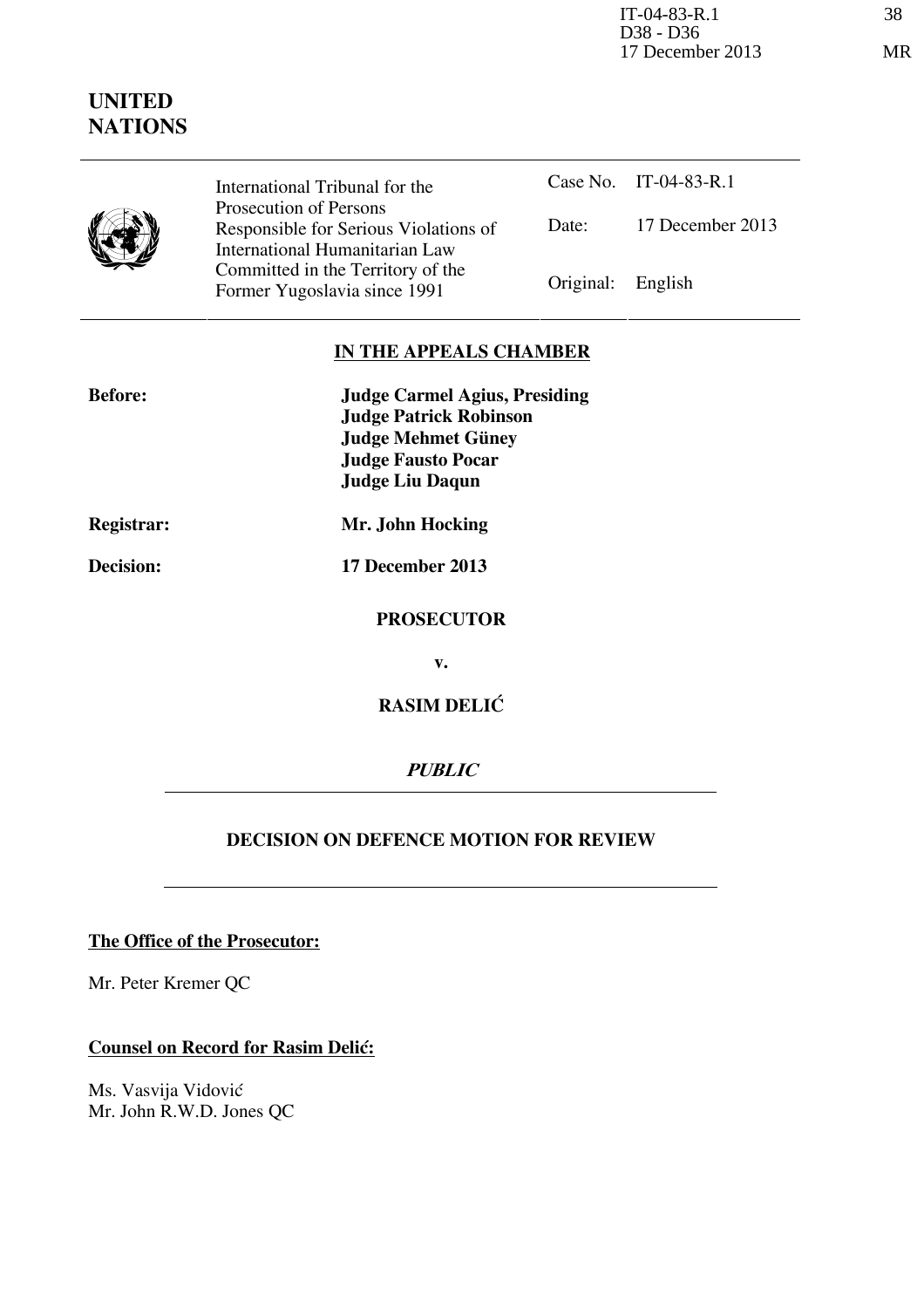**THE APPEALS CHAMBER** of the International Tribunal for the Prosecution of Persons Responsible for Serious Violations of International Humanitarian Law Committed in the Territory of the former Yugoslavia since 1991 ("Appeals Chamber" and "Tribunal", respectively);

**BEING SEISED** of the "Defence Motion for Review" filed with annexes by Defence Counsel for the late Rasim Delić ("Counsel") on 20 June 2013 ("Motion for Review"), requesting that the Appeals Chamber, in light of a letter written by Judge Frederik Harhoff on 6 June 2013, revise the judgement issued by Trial Chamber I in this case<sup>1</sup> pursuant to Article 26 of the Tribunal's Statute and Rule 119 of the Tribunal's Rules of Procedure and Evidence or, in the alternative, that it complete and release the appeal judgement in this case in the interests of justice;<sup>2</sup>

**NOTING** that the Motion for Review is brought "both by Counsel on the record at the ICTY for Mr. Delić in his appeal, and on behalf of Mr. Delić by his next-of-kin";  $3<sup>3</sup>$ 

**NOTING** the response filed by the Office of the Prosecutor ("Prosecution") on 3 July 2013,<sup>4</sup> submitting, *inter alia*, that the Motion for Review should be dismissed because the Tribunal's jurisdiction is limited to living accused or convicted persons and "no one else can initiate a review proceeding on behalf of Delić";<sup>5</sup>

**RECALLING** that the Tribunal's jurisdiction *ratione personae* is limited to living accused or convicted persons;<sup>6</sup>

**RECALLING** that, following the death of Mr. Delić, the Appeals Chamber also determined that, because Mr. Delic's son "is not and cannot qualify as a party to any existing proceedings before the Tribunal", he "has no standing to submit a motion before the Tribunal and cannot be represented by Counsel assigned to Delic";<sup>7</sup>

 $\overline{a}$ 

<sup>&</sup>lt;sup>1</sup> Prosecutor v. Rasim Delić, Case No. IT-04-83-T, Judgement, 15 September 2008 ("Trial Judgement").

<sup>&</sup>lt;sup>2</sup> Motion for Review, paras 1-3, 33, Annex A.

<sup>&</sup>lt;sup>3</sup> Motion for Review, fn. 3. See also Annex B, which is a Power of Attorney from Mr. Delić's next-of-kin giving Counsel the authority to file the Motion for Review.

<sup>&</sup>lt;sup>4</sup> Response to Defence Motion for Review, 3 July 2013 ("Response").

<sup>5</sup> Response, para. 1. *See also* Response, paras 2-3, where the Prosecution also submits that there is no need to consider the merits of the motion because it is not validly filed, and that the motion is nothing more than a request for reconsideration.

<sup>&</sup>lt;sup>6</sup> *Prosecutor v. Rasim Delić*, Case No. IT-04-83-A, Decision on the Outcome of Proceedings, 29 June 2010 ("Decision on the Outcome of Proceedings"), para. 6. *See also* Decision on the Outcome of Proceedings, para. 8; *Prosecutor v. Rasim Delić*, Case No. IT-04-83-A, Decision on Motion for the Continuation of the Appellate Proceedings, 29 June 2010 ("Decision on the Continuation of Appellate Proceedings"), p. 2; *Georges A. N. Rutaganda v. The Prosecutor*, Case No. ICTR-96-03-R68, Decision on Rutaganda's Pending Motions, 27 October 2010, p. 2.

<sup>&</sup>lt;sup>7</sup> Decision on the Continuation of Appellate Proceedings, p. 2.